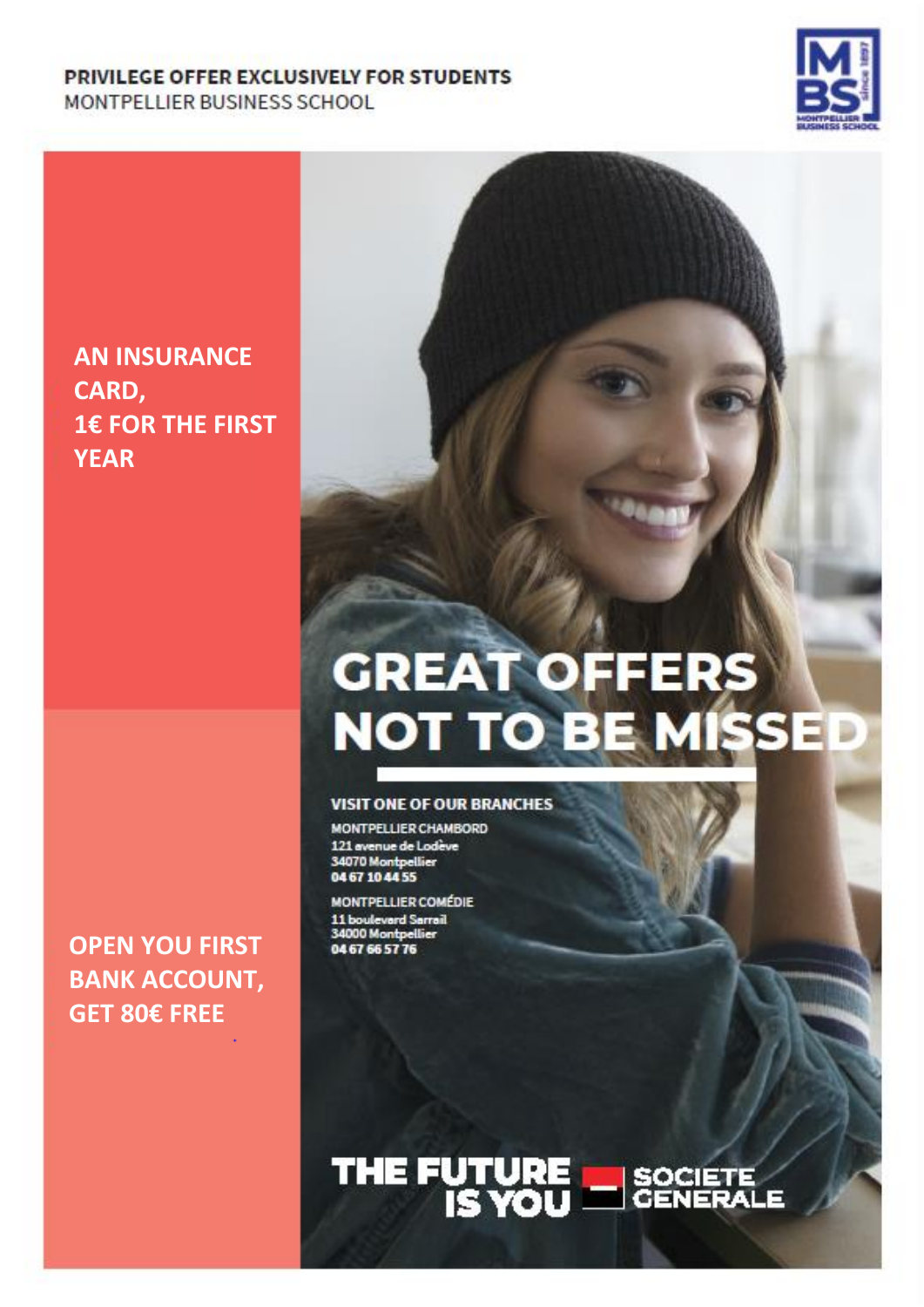

## **€1 FOR THE FIRST YEAR(1)**

### A CARD, INSURANCE WITH SOBRIO<sup>(2)</sup>

- **A blank card (3)**
- Exemption from account management fees,
- **Day-to-day insurance (4) which covers you in case of issue (e.g. Fraudulent use of your means of payment).**

And you choose the card that matches your style with the Collection options $^{(6)}$ !

**<sup>(1</sup>**) Offer valid until 31/10/2022, it cannot be combined with any other Societe Generale offers and is reserved for new Societe Generale customers only (subject to the Bank's acceptance) with simultaneous subscription to the Sobrio Esential Services (excluding CB Visa Premier, CB Gold Mastercard, CB Visa Infinite cards). At the end of the discount period, applicable Sobrio price conditions depend on age and the type of card subscribed to indicated in the "Pricing conditions applied to banking transactions – Individuals" brochure available in branch or at particuliers.societegenerale.fr. **(2)** Sobrio is a package of bank and non-bank services available from the age of 15. **(3)** Subject to the Bank's acceptance. 15-year-old subscribers receive a debit card (payment card with systematic authorisation) – CB V PAY card. Subscribers over 16 years old, can choose a debit card among the following ones! (payment card with systematic authorisation) – CB V PAY card; (international payment card with direct debit) – CB Visa or CB Mastercard card. **(4)** Day-to-day insurance is an optional collective insurance contract subscribed by Societe Generale with Sogessur. Company regulated by the French Insurance Code. This contract is presented by Societe Generale, having its registered office at 29, boulevard Haussmann, 75009 Paris, and registered with ORIAS under number 07 022 493 (www.orias.fr); in its role as insurance intermediary. This offer is valid in Metropolitan France and is subject to eligibility criteria. For the covered events, conditions, limits, and exclusions, see the contract. **(5)** Option subject to conditions. Collection cards are CB V PAY, CB Visa, CB Visa Premier, CB Mastercard and CB Gold Mastercard cards with the Collection option. The price of the option is €14 or €26/year – Rate valid on 01/05/2021 which will be added to the fee for your card. With Sobrio, you enjoy a 20% discount.



Societe Generale, BDDF/CLI/DFC - Tour Granite - 75886 Paris Cedex 18 - Public limited company with capital of 1,066,714,367.50 EUR - 552 120 222 R.C.S. Paris Head office: 29, bd Haussmann, 75009 Parls - Photos credit: Gettyimages - Advertising document with no contractual value - SG - 05/2021

**Offer valid in all branches participating in this deal, subject to presentation of proof of student status and accepted by the branch. Legal guardian must be present for minors. Terms and conditions applicable as of 01/07/2021.** 01/04/2022